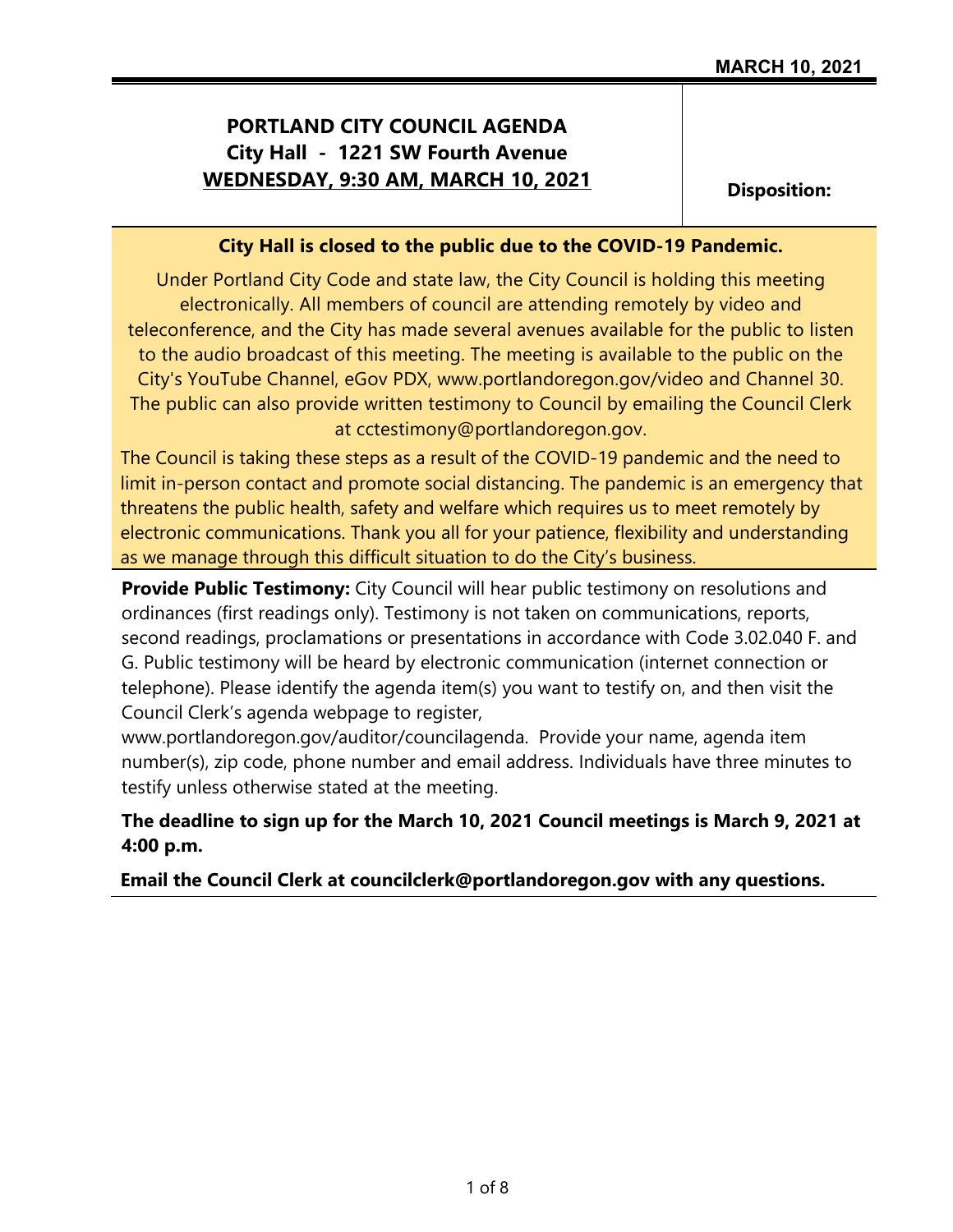|      | <b>TIMES CERTAIN</b>                                                                                                                                                                                             |                                                                                                                                                                                                                                                                                                                                                                               |
|------|------------------------------------------------------------------------------------------------------------------------------------------------------------------------------------------------------------------|-------------------------------------------------------------------------------------------------------------------------------------------------------------------------------------------------------------------------------------------------------------------------------------------------------------------------------------------------------------------------------|
| 143  | <b>TIME CERTAIN: 9:45 AM - Appoint members to Planning</b><br>and Sustainability Commission for terms to expire May 31,<br>2025 (Report introduced by Mayor Wheeler) 30 minutes<br>requested                     | No fiscal impact.                                                                                                                                                                                                                                                                                                                                                             |
|      | <b>CONSENT AGENDA - NO DISCUSSION</b>                                                                                                                                                                            |                                                                                                                                                                                                                                                                                                                                                                               |
|      | <b>Mayor Ted Wheeler</b>                                                                                                                                                                                         |                                                                                                                                                                                                                                                                                                                                                                               |
|      | <b>Office of Management and Finance</b>                                                                                                                                                                          |                                                                                                                                                                                                                                                                                                                                                                               |
| *144 | Authorize the Chief Human Resources Officer to extend the<br>duration of benefits covered under the Families First<br>Coronavirus Act and to enter into Letters of Agreement with<br>all City Unions (Ordinance) | The cost from the<br>extension of benefits is<br>difficult to quantify but<br>is realized in lost<br>productivity and<br>potential short-term<br>increased costs for<br>overtime, if required.<br>Bureaus that charge an<br>hourly rate to recover<br>costs, such as CityFleet,<br>may also experience<br>lost revenue for hours<br>not billed as a result of<br>the benefit. |
|      | <b>Commissioner Carmen Rubio</b>                                                                                                                                                                                 |                                                                                                                                                                                                                                                                                                                                                                               |
|      | <b>Bureau of Planning and Sustainability</b>                                                                                                                                                                     |                                                                                                                                                                                                                                                                                                                                                                               |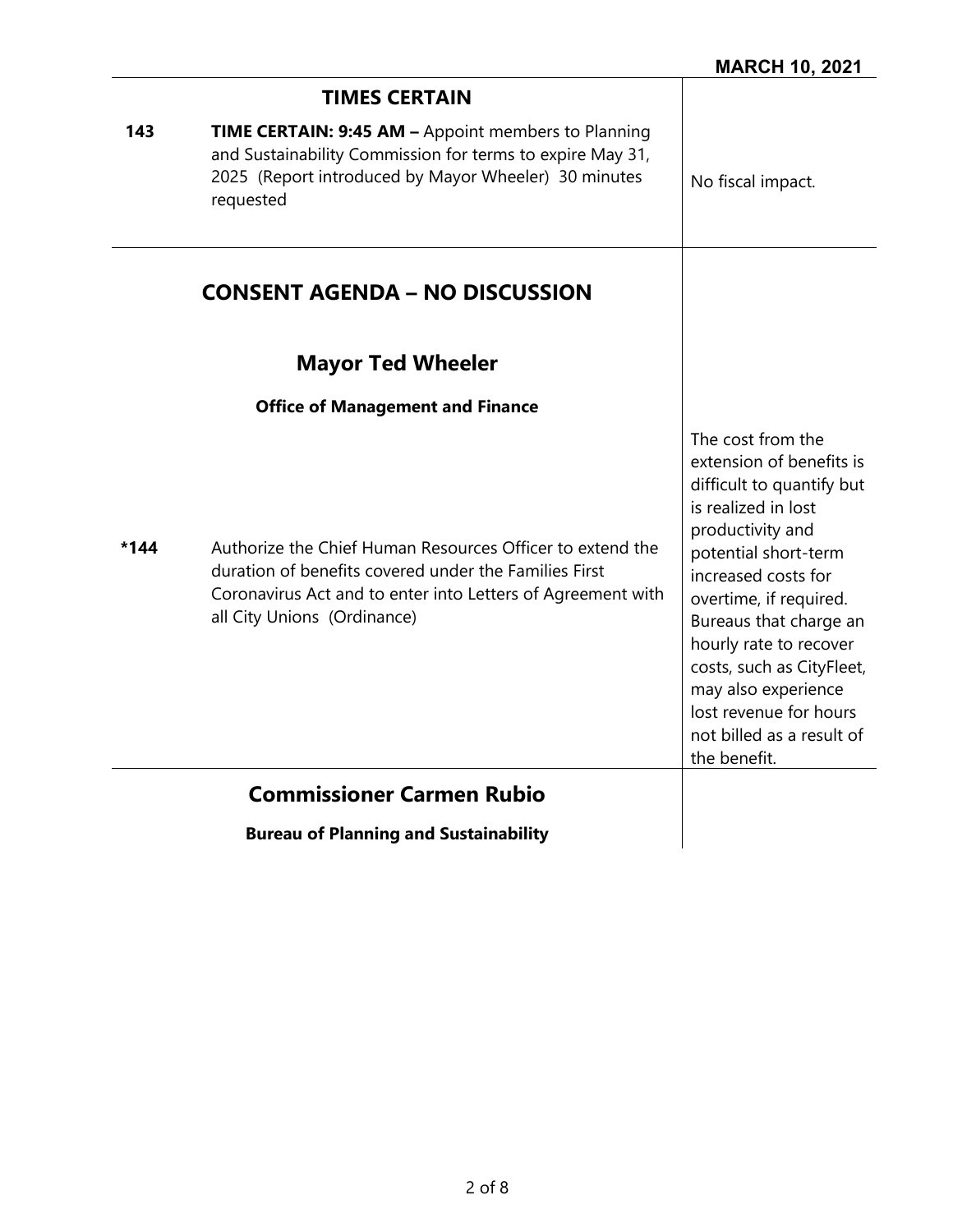|        |                                                              | <b>MARCH 10, 2021</b>                       |
|--------|--------------------------------------------------------------|---------------------------------------------|
|        |                                                              | This Ordinance will                         |
|        |                                                              | fund a grant to                             |
|        |                                                              | Parkrose NPI to                             |
|        |                                                              | undertake community                         |
|        |                                                              | engagement for the                          |
|        |                                                              | Parkrose                                    |
|        |                                                              | Neighborhood Action                         |
|        |                                                              | Plan. Council passed<br>Ordinance 190178 in |
|        |                                                              | October 2020, to                            |
|        |                                                              | accept a                                    |
|        |                                                              | Transportation and                          |
|        |                                                              | Growth Management                           |
|        |                                                              | (TGM) grant in the                          |
|        |                                                              | amount of \$140,000                         |
|        |                                                              | from the Oregon                             |
|        |                                                              | Department of                               |
|        |                                                              | Transportation for the                      |
|        |                                                              | Parkrose                                    |
| $*145$ | Authorize the Director of the Bureau of Planning and         | Neighborhood Action                         |
|        | Sustainability to execute a grant agreement in the amount of | Plan and authorize an                       |
|        | \$50,000 with Parkrose NPI (Ordinance)                       | Intergovernmental                           |
|        |                                                              | Agreement. The                              |
|        |                                                              | ordinance stipulated                        |
|        |                                                              | that BPS would fulfill                      |
|        |                                                              | the grant's match<br>requirement by         |
|        |                                                              | funding Parkrose NPI                        |
|        |                                                              | in the amount of                            |
|        |                                                              | \$50,000 to undertake                       |
|        |                                                              | community                                   |
|        |                                                              | engagement for the                          |
|        |                                                              | Parkrose                                    |
|        |                                                              | Neighborhood Action                         |
|        |                                                              | Plan. These funds were                      |
|        |                                                              | appropriated in the FY                      |
|        |                                                              | 2020-21 budget and                          |
|        |                                                              | include \$20,000 from                       |
|        |                                                              | the bureau's Area                           |
|        |                                                              | Planning Budget and                         |
|        |                                                              | \$30,000 from the                           |
|        |                                                              | Director's Office                           |
|        |                                                              | Budget.                                     |
|        |                                                              |                                             |
|        | <b>REGULAR AGENDA</b>                                        |                                             |

Ė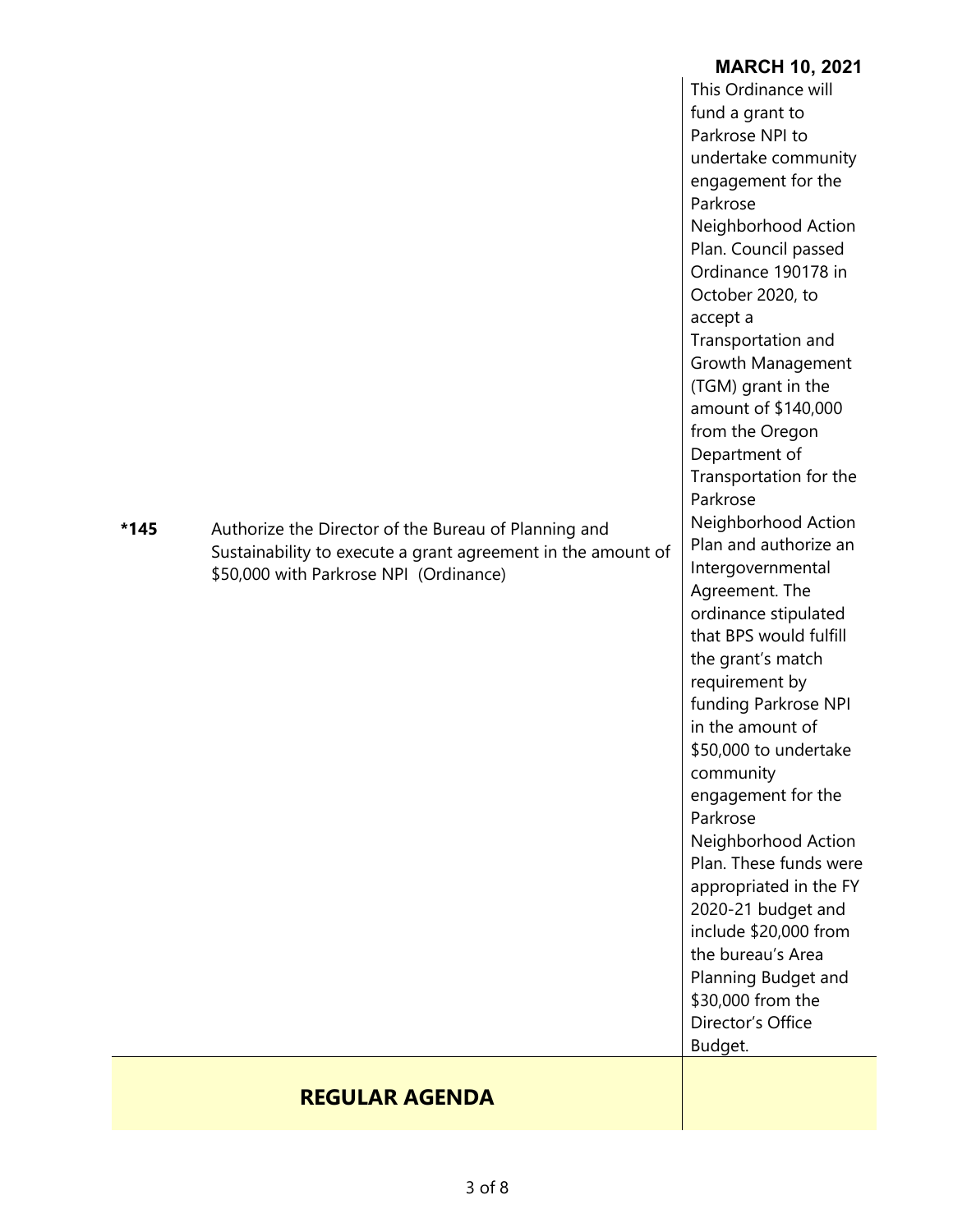|                                         |                                                                                                                                                                                                                                                                                | <b>MARCH 10, 2021</b>                                                                                                                                                                                                                                                                                                                                                                                                                                                                                                         |
|-----------------------------------------|--------------------------------------------------------------------------------------------------------------------------------------------------------------------------------------------------------------------------------------------------------------------------------|-------------------------------------------------------------------------------------------------------------------------------------------------------------------------------------------------------------------------------------------------------------------------------------------------------------------------------------------------------------------------------------------------------------------------------------------------------------------------------------------------------------------------------|
| 146                                     | Appoint Angela Jones to the Charter Commission<br>(Resolution introduced by Mayor Wheeler and Commissioner<br>Rubio)                                                                                                                                                           | No fiscal impact.                                                                                                                                                                                                                                                                                                                                                                                                                                                                                                             |
| 147                                     | Amend Portland Tourism Improvement District to add<br>Tourism and Hospitality Recovery Surcharge and revise the<br>periodic sunset review requirement (Second Reading<br>Agenda 121; Ordinance introduced by Mayor Wheeler and<br>Commissioner Mapps; amend Code Chapter 6.05) | A direct estimate of the<br>addition TLT revenues<br>generated by this<br>surcharge is not<br>provided given the<br>factors that can affect<br>the recovery. There are<br>minor costs to the<br><b>Revenue Division to</b><br>implement these code<br>changes, including<br>updating forms and<br>software programing.<br>However, these<br>changes are being<br>implemented<br>to minimize those<br>costs and the expenses<br>are within the<br><b>Division's current</b><br>budget so no<br>budget changes are<br>required. |
|                                         | <b>Mayor Ted Wheeler</b>                                                                                                                                                                                                                                                       |                                                                                                                                                                                                                                                                                                                                                                                                                                                                                                                               |
| <b>Office of Management and Finance</b> |                                                                                                                                                                                                                                                                                |                                                                                                                                                                                                                                                                                                                                                                                                                                                                                                                               |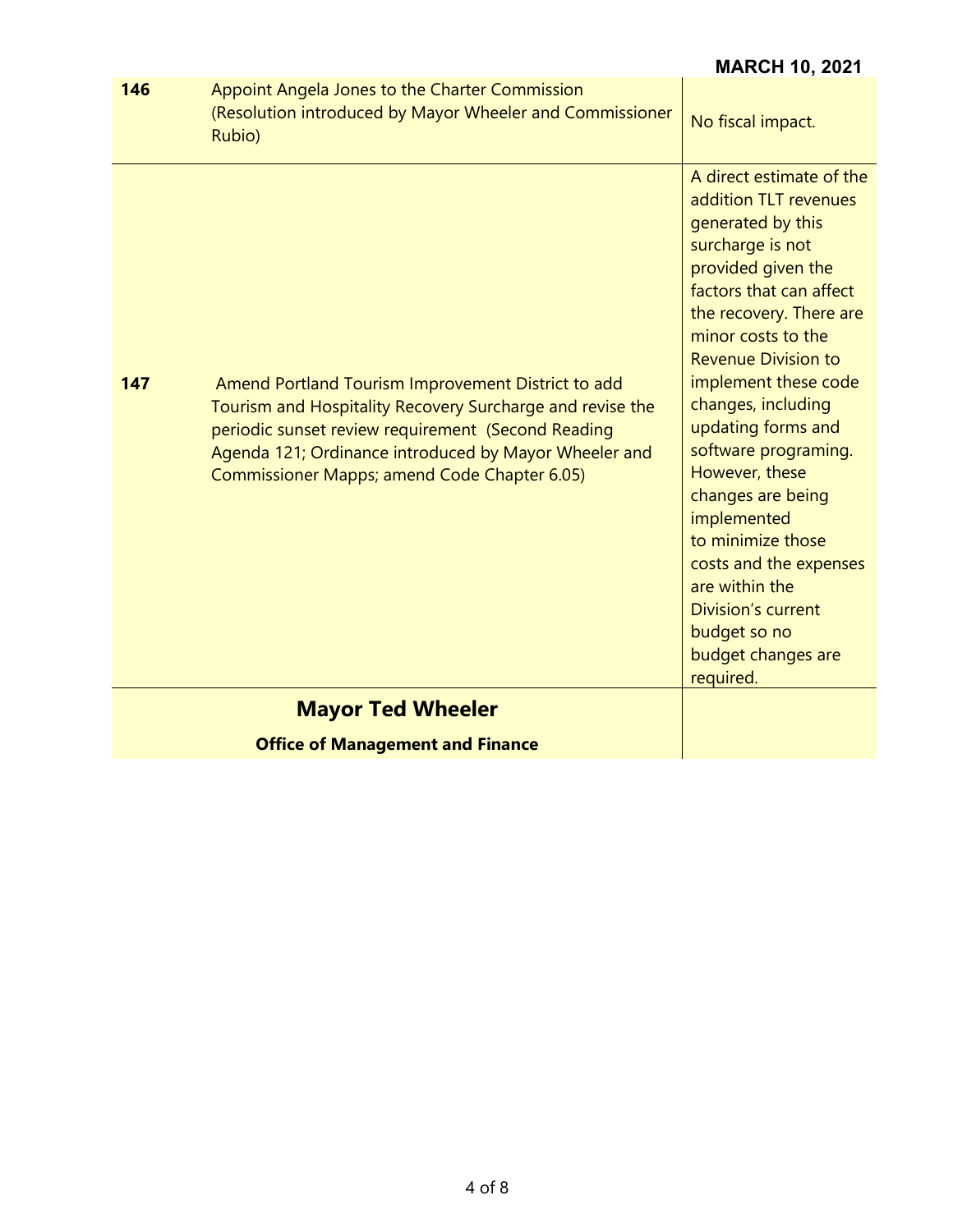|     |                                                                                                                                                                                                            | <b>MARCH 10, 2021</b>                                                                                                                                                                                                                                                                                                                                                                                                                                                           |
|-----|------------------------------------------------------------------------------------------------------------------------------------------------------------------------------------------------------------|---------------------------------------------------------------------------------------------------------------------------------------------------------------------------------------------------------------------------------------------------------------------------------------------------------------------------------------------------------------------------------------------------------------------------------------------------------------------------------|
| 148 | Accept bid of Brown Contracting, Inc. for the Downtown I-<br>405 Pedestrian Safety and Operational Improvements Project<br>for \$2,088,823 (Procurement Report - Bid No. 00001557) 15<br>minutes requested | The engineer's<br>estimate range was<br>$$1,000,000 -$<br>\$2,000,000 and the<br>confidence level was<br>Low. Based on bids<br>received, the Portland<br><b>Bureau of</b><br><b>Transportation (PBOT)</b><br>anticipates the<br>construction contract<br>cost to be \$2,088,823<br>which is 13.26% over<br>the engineer's<br>estimate. The project is<br>budgeted in the FY<br>2020-21 Revised<br>Budget and FY 2021-22<br><b>Requested Budget and</b><br><b>Five Year CIP.</b> |
|     | <b>Commissioner Carmen Rubio</b>                                                                                                                                                                           |                                                                                                                                                                                                                                                                                                                                                                                                                                                                                 |
|     | <b>Bureau of Planning and Sustainability</b>                                                                                                                                                               |                                                                                                                                                                                                                                                                                                                                                                                                                                                                                 |
| 149 | Amend the Comprehensive Plan Map and the Zoning Map to<br>implement the Expanding Opportunities for Affordable<br>Housing - Package B (Second Reading Agenda 136)                                          | See below.                                                                                                                                                                                                                                                                                                                                                                                                                                                                      |
|     | <b>Commissioner Jo Ann Hardesty</b>                                                                                                                                                                        |                                                                                                                                                                                                                                                                                                                                                                                                                                                                                 |
|     | <b>Bureau of Transportation</b>                                                                                                                                                                            |                                                                                                                                                                                                                                                                                                                                                                                                                                                                                 |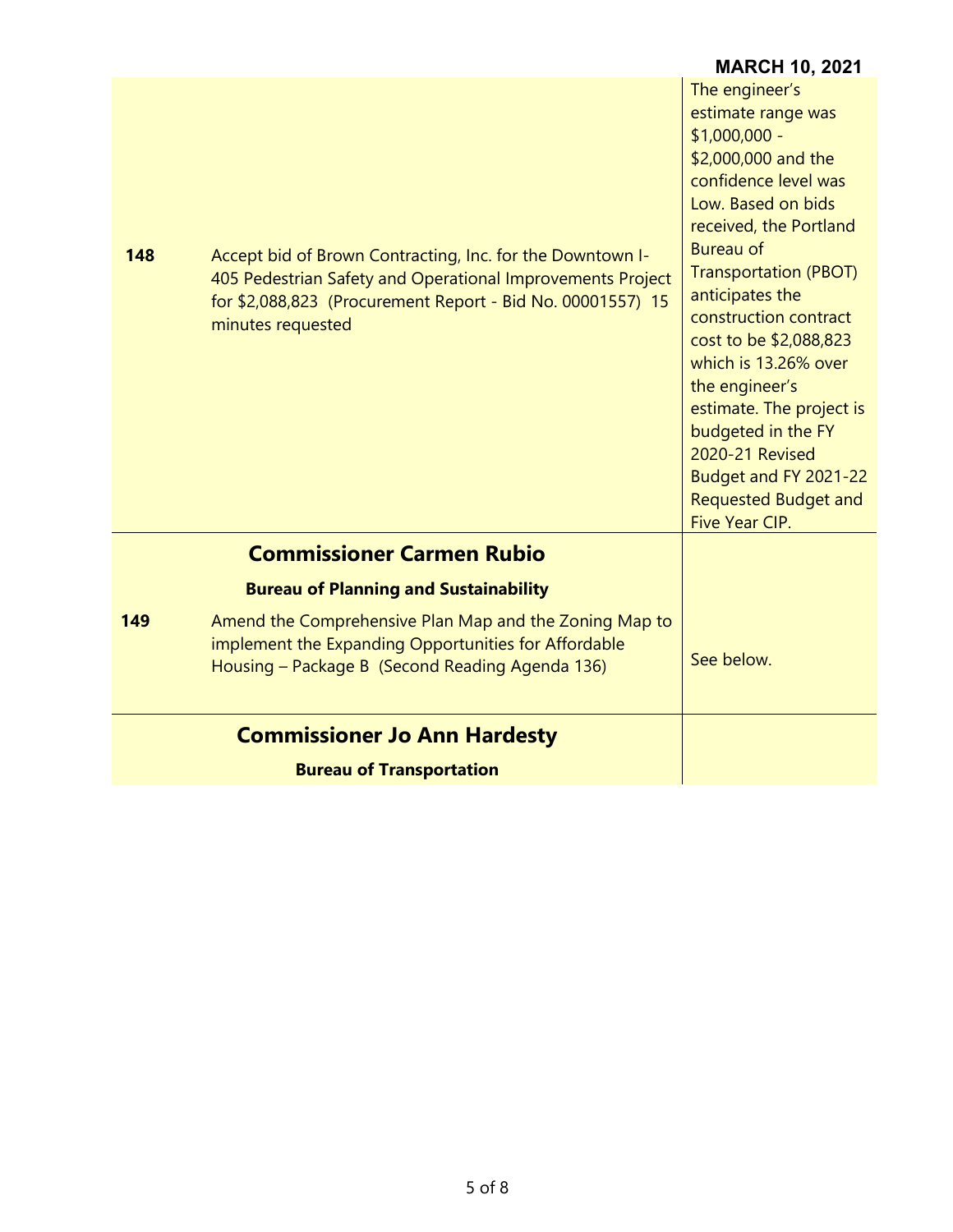|     |                                                                                                                                                                                                                                                                                                                                     | <b>MARCH 10, 2021</b>                                                                                                                                                                                                                                                                                                                                                                                                                                                                       |
|-----|-------------------------------------------------------------------------------------------------------------------------------------------------------------------------------------------------------------------------------------------------------------------------------------------------------------------------------------|---------------------------------------------------------------------------------------------------------------------------------------------------------------------------------------------------------------------------------------------------------------------------------------------------------------------------------------------------------------------------------------------------------------------------------------------------------------------------------------------|
| 150 | Assess benefited property for street and mast arm traffic<br>signal improvements from NW 9th Ave to north of NW 19th<br>Ave in the NW Front Ave - Naito Pkwy Local Improvement<br>District (Second Reading Agenda 124; C-10056)                                                                                                     | The total cost of the<br>project is \$3,240,882.<br>The property owner's<br>share for this project is<br>\$1,077,743.46.<br><b>Additional funding</b><br>includes \$1.5 million in<br><b>General Transportation</b><br>Revenues (GTR) in<br>paving preservation<br>funds, \$403,842 in<br><b>Transportation System</b><br><b>Development Charge</b><br>(TSDC) funding added<br>after formation of the<br>Local Improvement<br>District (LID), and<br>\$204,337.23 for<br>overhead<br>costs. |
|     | <b>Office of Community and Civic Life</b>                                                                                                                                                                                                                                                                                           |                                                                                                                                                                                                                                                                                                                                                                                                                                                                                             |
| 151 | Authorize the addition of two coordinator positions in the<br>Office of Community and Civic Life and authorize a grant<br>agreement with a nonprofit organization to provide liability<br>insurance coverage for neighborhood associations and<br>place-based community groups in Southwest Portland<br>(Second Reading Agenda 135) | See below.                                                                                                                                                                                                                                                                                                                                                                                                                                                                                  |
|     | <b>Commissioner Mingus Mapps</b>                                                                                                                                                                                                                                                                                                    |                                                                                                                                                                                                                                                                                                                                                                                                                                                                                             |
|     | <b>Water Bureau</b>                                                                                                                                                                                                                                                                                                                 |                                                                                                                                                                                                                                                                                                                                                                                                                                                                                             |
| 152 | Authorize the purchase of 2.00 acres of real property at<br>35227 SE Carpenter Lane in the amount of \$875,000 to be<br>used for the Bull Run Filtration Project (Second Reading<br>Agenda 140)                                                                                                                                     | No fiscal impact, this<br>cost is in the bureau's<br>budget for this CIP<br>project.                                                                                                                                                                                                                                                                                                                                                                                                        |
|     | <b>WEDNESDAY, 2:00 PM, MARCH 10, 2021</b>                                                                                                                                                                                                                                                                                           |                                                                                                                                                                                                                                                                                                                                                                                                                                                                                             |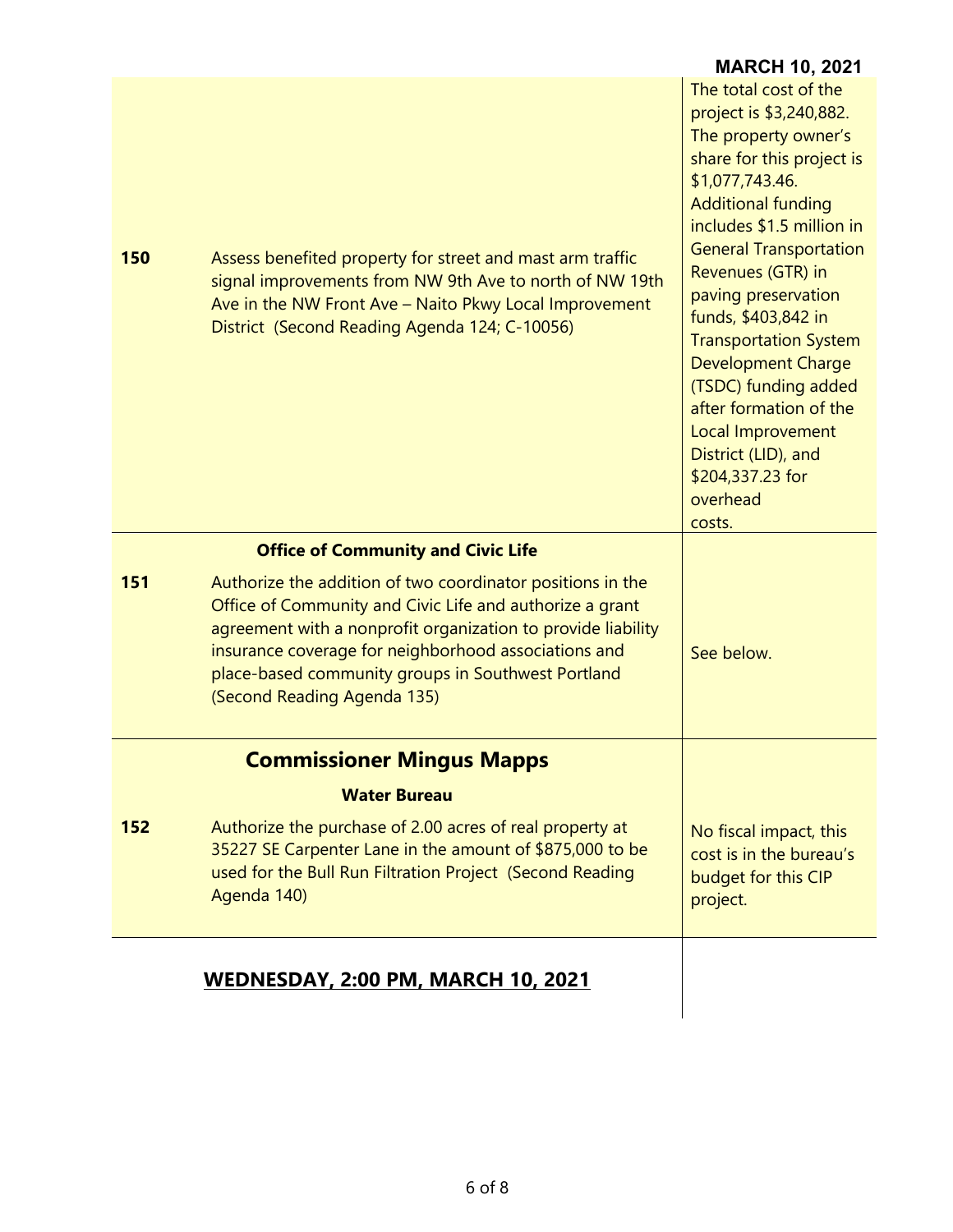| <b>TIME CERTAIN: 2:00 PM - Pay settlement of Estate of</b><br>$*153$<br>Quanice Hayes wrongful death lawsuit in the sum of<br>\$1,500,000 plus costs of \$595,081 involving the Portland<br>Police Bureau (Ordinance introduced by Mayor Wheeler) 1<br>hour requested | Total cost to the City to<br>settle the lawsuit is<br>\$1,500,000 plus<br>plaintiffs' attorney fees<br>and costs of \$595,081.<br>The source of funding<br>is the City's Insurance<br>and Claims Fund. All<br>costs of the settlement<br>are in the current fiscal<br>year. |
|-----------------------------------------------------------------------------------------------------------------------------------------------------------------------------------------------------------------------------------------------------------------------|-----------------------------------------------------------------------------------------------------------------------------------------------------------------------------------------------------------------------------------------------------------------------------|
|-----------------------------------------------------------------------------------------------------------------------------------------------------------------------------------------------------------------------------------------------------------------------|-----------------------------------------------------------------------------------------------------------------------------------------------------------------------------------------------------------------------------------------------------------------------------|

**MARCH 10, 2021**

**149** Amend the Comprehensive Plan Map and the Zoning Map to implement the Expanding Opportunities for Affordable Housing – Package B

#### CBO Analysis:

This Ordinance implements recommendations from the Expanding Opportunities for Affordable Housing project (Ordinance 190000) by amending the Zoning Map and Comprehensive Plan Map for two sites where community development projects, including affordable housing developments, are planned. There are minimal direct financial impacts from the Ordinance. The map changes allow for a higher intensity of uses on four properties, but it is not expected to impact BDS fees or workload. The changes do have the potential to add affordable housing projects to the PHB pipeline as they support the voluntary production of regulated and non-regulated affordable housing by community-based organizations. For example, one of the institutions receiving zoning changes is planning to develop an affordable housing project. BPS notes that this could add to the number of faith-based organizations seeking funding from various PHB programs and seeking guidance from PHB on affordable housing development questions, which could result in increased PHB workload. The extent of the increased workload and correlated financial impacts on PHB is currently unknown.

**135** Authorize the addition of two coordinator positions in the Office of Community and Civic Life and authorize a grant agreement with a nonprofit organization to provide liability insurance coverage for neighborhood associations and place-based community groups in Southwest Portland

#### CBO Analysis:

When Council authorized Civic Life to make grant agreements for FY 2020-21 with the nonprofit District Coalition Offices (DCOs) on July 9, 2020, Council held funding intended for Southwest Neighborhoods, Inc. (SWNI) for future consideration pending the results of a forensic audit. The results of that audit led Civic Life to reconsider its funding relationship with SWNI, and this ordinance would transition City support for neighborhoods in Southwest Portland to a City-staffed DCO model, which is currently the model for North Portland and East Portland.

This ordinance creates two new full-time, permanent FTE and authorizes Civic Life to enter into a grant agreement with a nonprofit partner to provide liability insurance coverage for neighborhood associations. Civic Life had \$297,000 allocated in its FY 2020-21 budget for support of SW Portland